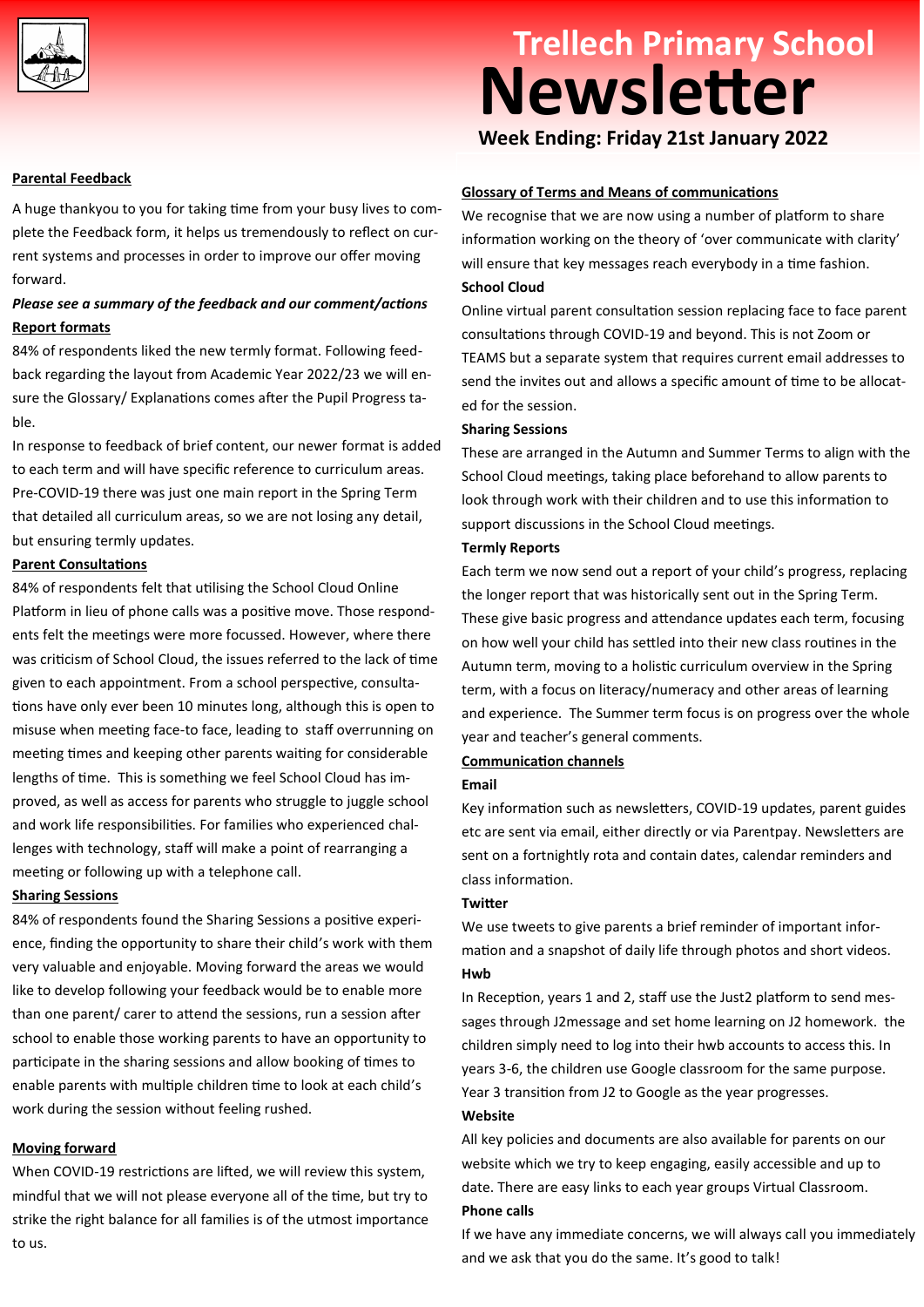#### **School Vision**

Each year we revisit our School Vision and Core Purpose as a staff, with pupils and Governors. It is important that as a School Community we have a shared vision for the school. We have updated this as pupil and staff during the Autumn Term and would now welcome your feedback as parents and carers.

Nurture, Inspire, Succeed

#### **Our Core Purpose:**

Our school will nurture the wellbeing of ALL children, inspiring them to become healthy, confident, ambitious individuals who are ready to learn throughout their lives. We are passionate about teaching our children the skills, attitudes and beliefs that enable them to lead fulfilling lives as valued members of society. Together we will empower our children for their future!

### **Our '5-a-Day' Culture**

1. **Standards** High Expectations = High Standards. Relish every challenge, grasp every opportunity to learn.

2. **Modelled** Behaviour. Always model the very best that you can be. Understand the impact of your actions and words and learn from it.

3. **Inspiration** Be inspired! Be creative! Discover your talents and let them flourish. Don't be afraid to take risks in your learning.

5. **Listening** Every voice matters! Mutual respect is actively listening to other's opinions and responding appropriately.

6. **Ethical** Understand and value all cultures as part of a diverse society, respecting the needs and rights of all.

Our Vision and Core Purpose are at the heart of our school. If you have any contributions that we can help us further please do not hesitate to email Mrs Christofi or Mrs Peacock with your suggestions. Thank you in advance for your time and continued support.

# Amgueddfa Genedlaethol Caerdydd - National Museum Cardiff AMGUEDDFA **AT HOM** በደ በ9 99 **Dixton Junior Park Run** OIN THE JUNIOR PARKRUN FAMIL'

#### **Academic Year 2021/ 2022**

#### **Spring Term**

**Fri 18th Feb–** Cluster Inset School Closed to Pupils

PLEASE DO NOT ATTEND PARKRUN IF YOU DISPLAY

**Every Sunday 9am<br>Monmouth Leisure Centre** 

**HAVE FUN BEING ACTIVE** 

FOR 4-14 YEAR OLDS

**Fri 18th Feb**– Half Term Commences

**Mon 28th Feb**– Commencement Spring Term 2

**Fri 8th April–** End of Spring Term

#### **Summer Term**

**Mon 25th April–** Summer Term Commences

**Fri 27th May–** Cluster INSET School Closed to Pupils

**Fri 27th May**– Half Term Commences

**Mon 6th June**– Bank Holiday in lieu of Queens Platinum Jubilee

**Tues 7th June**– Summer Term Two Commences

**Fri 22nd July–** End of Academic Year

#### 1 further INSET to be confirmed.